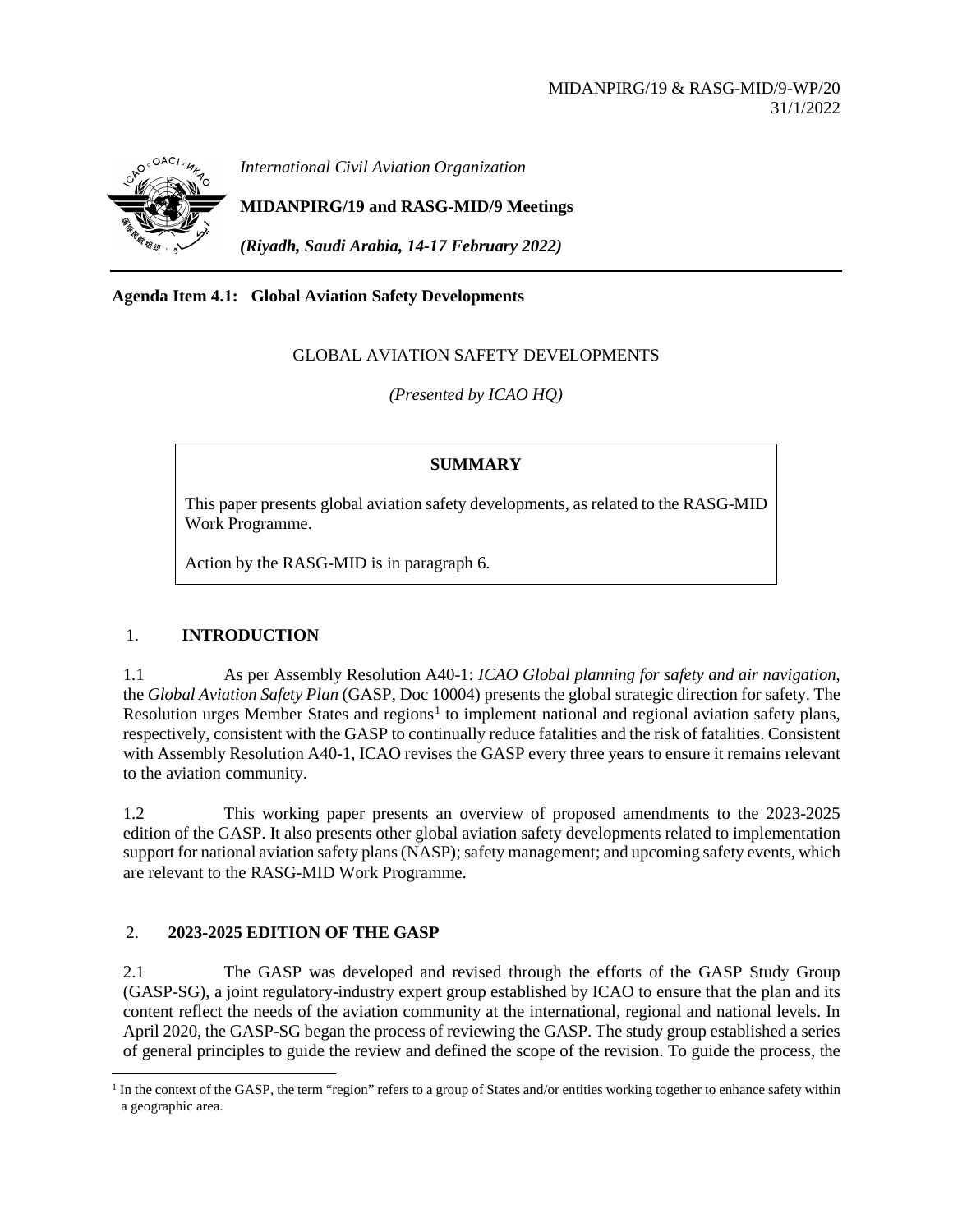GASP-SG conducted a review of available data, implementation support activities conducted by ICAO, and feedback received on the 2020-2022 edition of the GASP, all of which were analysed to determine proposals for the review of the GASP. In Q3 2020, the proposals developed by the GASP-SG were presented by the Secretariat to the ANC for approval. These proposals, for the 2023-2025 edition of the GASP, as well as a proposal to update the GASP targets and indicators were presented to the High-Level Conference on COVID-19 (HLCC 2021), held virtually, from 12 to 22 October 2021, to obtain wider feedback from States and international organizations. In preparation for the Conference, ICAO conducted a survey via an online *Questionnaire on the GASP Update*. The questionnaire provided an opportunity for key stakeholders to give specific feedback on the 2020-2022 edition of the GASP and to provide suggestions for the 2023-2025 edition.

2.2 A total of 35 recommendations stemmed from working papers presented at HLCC 2021, containing proposals for the revision of the GASP, as well as for updating guidance material to support the implementation of national and regional aviation safety plans. The Conference agreed on the need for the GASP-SG to examine the appropriate means to take into consideration input from the Conference and the questionnaire, in preparation for subsequent endorsement of the GASP at the 41st Session of the ICAO Assembly.

2.3 During its eight meeting (GASP-SG/8), held virtually, from 16 to 18 November 2021, the GASP-SG reviewed all HLCC-2021 recommendations for GASP-SG follow-up. Each recommendation was analysed in terms of intent and interdependencies with other recommendations. Then each recommendation was classified according to the following taxonomy, prompting a specific action. The study group conducted the same exercise for the feedback from the questionnaire, using the same classification scheme. As a result of the GASP-SG meeting and subsequent teleconferences, the Secretariat produced a draft 2023-2025 edition of the GASP. The draft document will be presented to the Air Navigation Commission for review, and then to the Council for approval in Q2 2022.

2.4 The draft 2023-2025 edition of the GASP maintains some key elements from its previous edition, such as the six goals and the five high-risk categories of occurrences. Some targets had their date of completion extended, due to the impact of the COVID-19 pandemic on the ability of States to work on them. In addition, new targets were added, to better support States and regions setting in the strategic direction for the management of aviation safety. Some targets were deleted, as part of the revision. Other targets were slightly re-worded to clarify their intent. In addition, text in the GASP was revised to clarify the use of the GASP indicators, as examples. The number of indicators, presented for each GASP target, was revised and reduced. All these amendments will be detailed in the Secretariat working paper on the GASP presented at 41<sup>st</sup> Session of the ICAO Assembly (A41), in Q3 2022.

2.5 Terminology used in the GASP was revised to include the term "global high-risk categories of occurrences (G-HRCs)" and the term "additional categories of operational safety risks" was removed and replaced by "operational safety risks". These changes were made to introduce, at a high level in the GASP, the notion that regions and States should consider the G-HRCs when identifying regional and national operational safety risks.

2.6 The 2023-2025 edition of the GASP addresses the impact of global aviation disruption events on aviation safety and the need for resilience. However, disruption events are not covered in-depth in the GASP, due to their rapid changing nature and the pre-set GASP update cycle, which happens once every three years.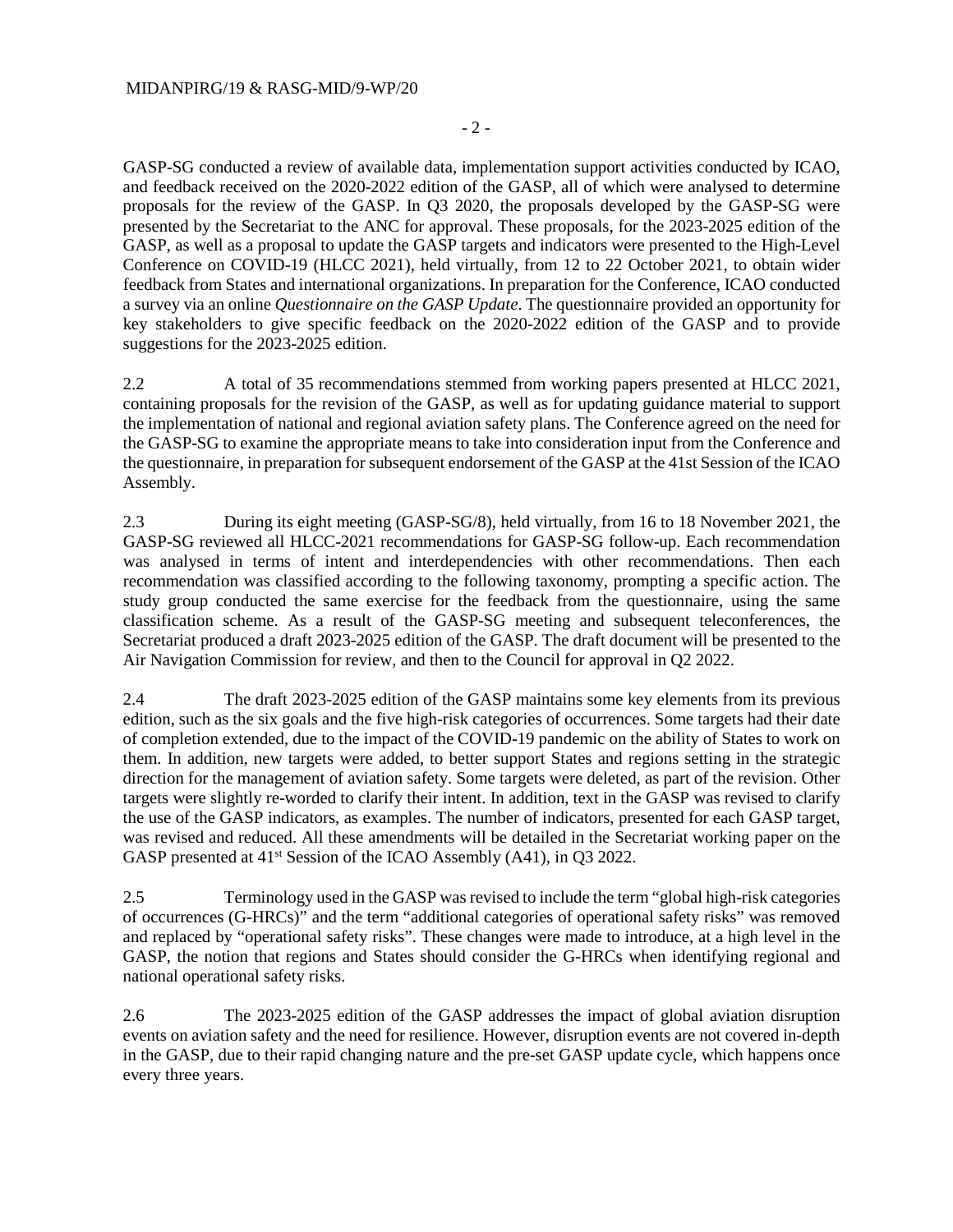#### - 3 -

#### 3. **UPDATE OF NASP GUIDANCE & IMPLEMENTAITON SUPPORT**

3.1 The global aviation safety roadmap, previously included in the GASP, is being updated and will be contained in a standalone document: Doc 10161, *Global Aviation Safety Roadmap*. Additionally, content in the 2020-2022 edition of the GASP providing guidance for the implementation of national and regional aviation safety plans will be transferred and expanded in the second edition of Doc 10131, *Manual on the Development of Regional and National Aviation Safety Plans, which will also* encompass Cir 358, *Regional and National Aviation Safety Plan Checklists*. A full summary of amendments will be presented in a dedicated section of the 2023-2025 edition of the GASP, which provides further information. Guidance on the use of GASP indicators for a NASP will be presented in a standalone manual, Doc 10162, *Manual on Monitoring Implementation of Regional and National Aviation Safety Plans*.

3.2 In addition, as part of implementation support, ICAO developed a dedicated NASP Implementation Package (iPack). The goal of this iPack is to facilitate and guide States in developing a NASP that contains a strategy that best addresses their safety issues, through training and detailed guidance. It emphasizes the importance of including key elements in a NASP; the development of a clear action plan (i.e. a roadmap); and collaboration among stakeholders internally in the State, regionally and with industry. Detailed information is available on the ICAO website at: <https://www.icao.int/secretariat/TechnicalCooperation/Pages/NASP-IPACK.aspx>

### 4. **SAFETY MANAGEMENT**

4.1 The fifth Safety Management Panel (SMP/5) meeting was held virtually from 29 November to 10 December 2021. Proposals for Amendment 2 to Annex 19 – *Safety Management* were presented for review and endorsement. Agreement was also reached on proposed updates to the Panel's work programme, including updates to the status of the existing job cards and proposals for new job cards. ANC Preliminary Review for Amendment 2 to Annex 19 is planned to take place in Q4 2022 during ANC 221 (fall session). The proposed applicability date for Amendment 2 to Annex 19 is November 2026.

4.2 In 2020, ICAO received a safety recommendation (SR39/2020) from the United Arab Emirates which recommended that "ICAO study the benefit of establishing a global, coordinated and structured data sharing within the industry, which derives the precursors to accidents and serious incidents. This initiative, together with participation of the aircraft manufacturers, should provide clear guidance on how these precursors can be identified through data analysis". The actions to be taken by ICAO to address this recommendation includes that the SMP consider the development of safety management provisions to assist States in systematically managing aviation safety risks and support the continued evolution of a proactive strategy to improve safety performance. The SMP proposed a new job card in response to this recommendation.

4.3 ICAO circulated a survey via State Letter (AN 8/9 – 21/66), dated 14 October 2021, to seek feedback from States on the challenges they face or have faced implementing Annex 19. The survey was developed with support of the SMP and ICAO Regional Offices. To date, ICAO have received 98 responses to the survey, including 9 from the MID region, which presents just over 9% of total responses received. The Secretariat is in the process of analysing the responses both globally and regionally which will be used to support the prioritization of future ICAO safety management initiatives to support the effective implementation of State safety programmes and safety management systems.